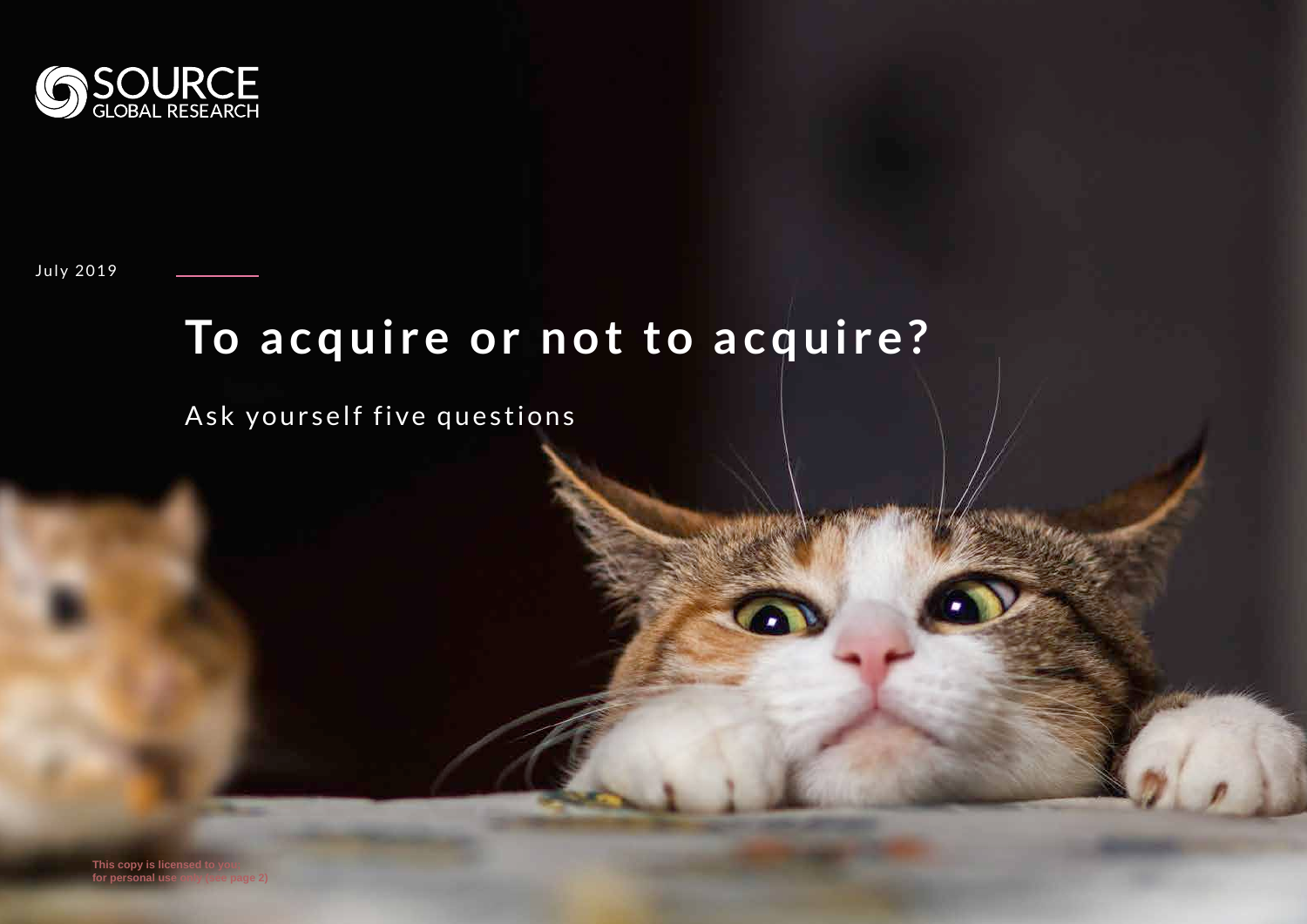

#### Stop. Wait. Think.

Driven by insatiable hunger for growth, and egged along both by their own chutzpah and by the voracious appetite of those who stand to profit from a deal, too many consulting firms pounce to make an acquisition before they've properly thought through what they're doing. The results can be disastrous.

In spring 2019 we spoke to eight key figures from the corporate development functions of Accenture, Capgemini Invent, Deloitte, EY, Oliver Wyman, PA Consulting and Wavestone, to understand how they approach acquisitions and what makes for a more intelligent approach.

Our conversations revealed five questions that every firm should ask itself before it makes an acquisition…

**This document is non-exclusively licensed to you, for their sole use, and is not to be shared.**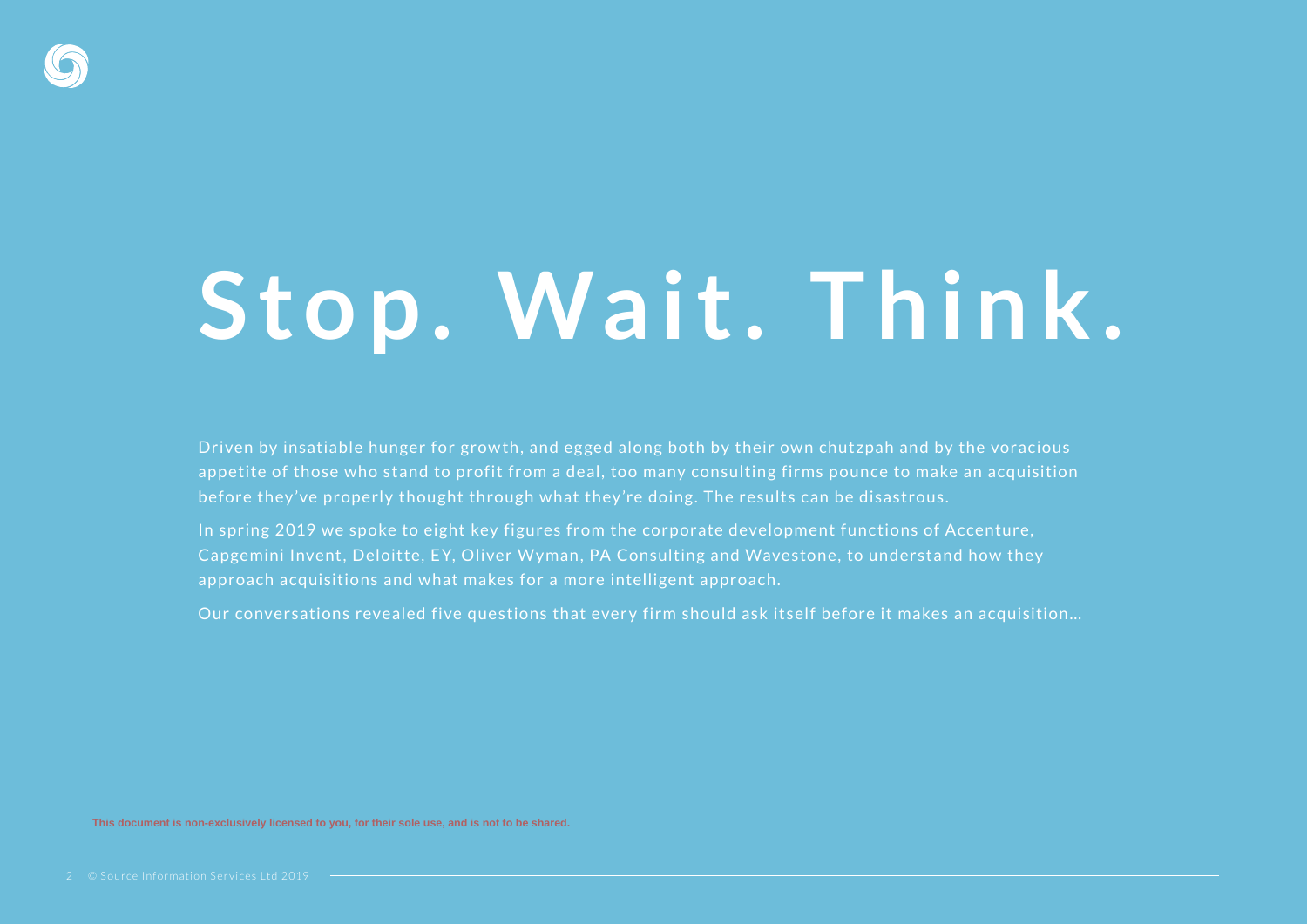

## **What do**  1 **clients need?**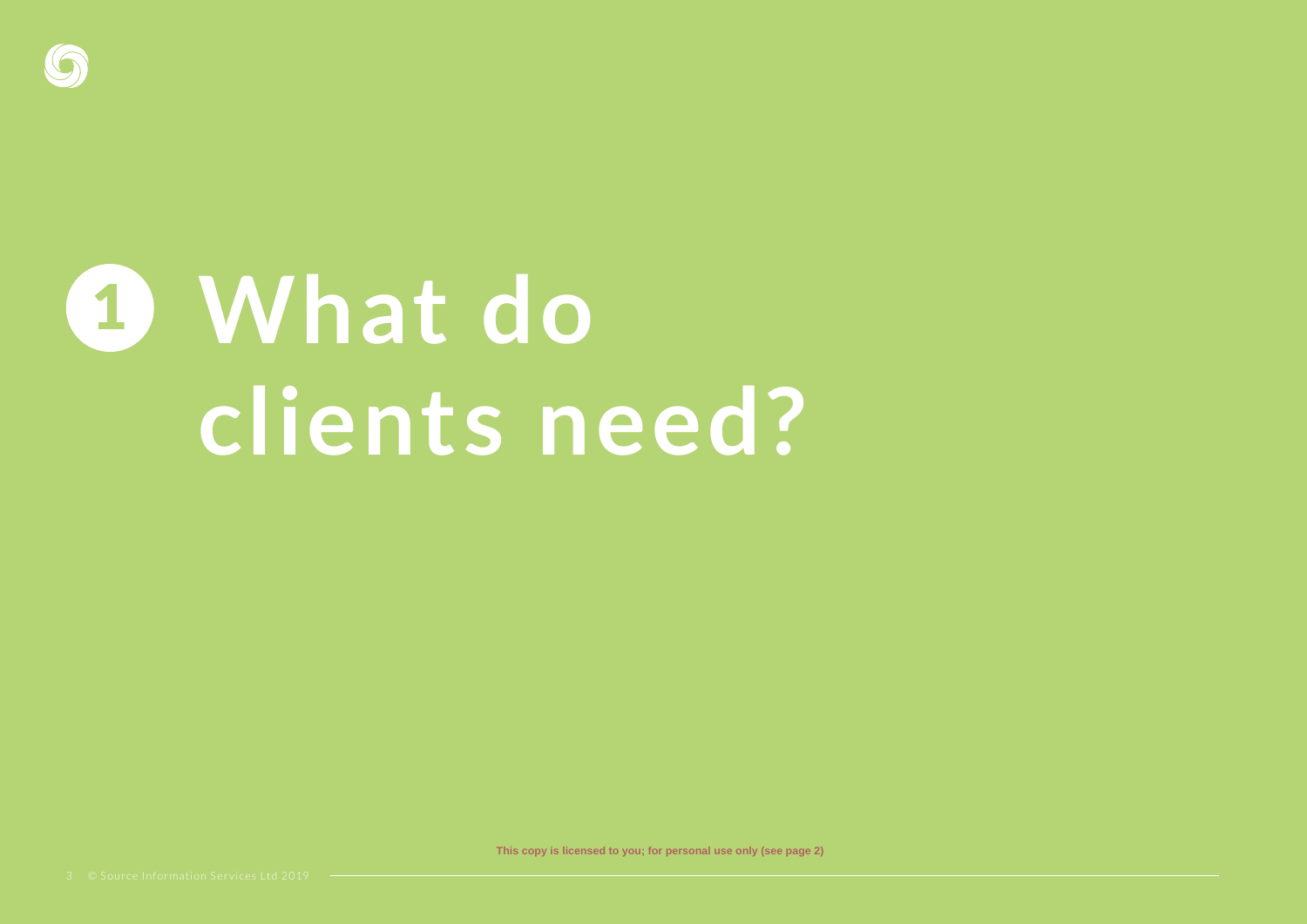Much of the conversation consulting firms have been having around their inorganic growth strategy in recent years has revolved around "expansion of geographic reach" or "IP acquisition". But this is to almost entirely see the world through a firm's own, internal lens: What does it need? Less thought and effort has gone into what clients need.

The interviews we carried out for this short report, with senior people in the corporate development functions of some of the world's leading firms, suggest this attitude is changing. Again and again we heard that buying for the sake of ego—yours or your firm's—clouds the need for absolute clarity about why you're looking for acquisition, alliance, or any thing in between. Clients aren't especially interested in whether you meet their needs by rebadging old strengths as new capabilities, adding different talents to the pool, building out your ecosystem, acquiring a start-up-the mechanics of delivery sit firmly with the consultant, the client just wants a solution to their problem.

As a result of this recognition, the all-or-nothing approach to inorganic growth, which has characterised the buy-side market in recent years, is now giving away to something more complex and nuanced.

*For acquisitions, it's very important to be very clear on the strategic intent that we want to deliver in terms of the outcomes . What I see in the market is a fair amount of acquisition activity, but* sometimes I'm left unclear as to why they're buying *a par ticular target. We spend a lot of time both at the strategic level and at the end of the acquisition really thinking through who the right acquisition targets or partners are for our business. The clarity of our own thinking is essential.* Andrew Hooke, PA Consulting

*No client asks for a strategy consultant, they're looking for the best available mix of individuals , intellectual property, software, services, solutions, a whole range to help them meet the challenges and oppor tunities for the future . The real challenge for any of the firms in consulting, broadly defined, is nurturing the diversity of talent that's required whether that 's through individual hires , acquisitions, partnerships, or alliances.* Jonathan Goodman, Deloitte

*Our industry is going to be experimenting for quite a while around whether it 's acquisitions or collaborations or subcontracting or something else that delivers the orchestrated combination of talents that our clients need.* Simon Harris, Oliver Wyman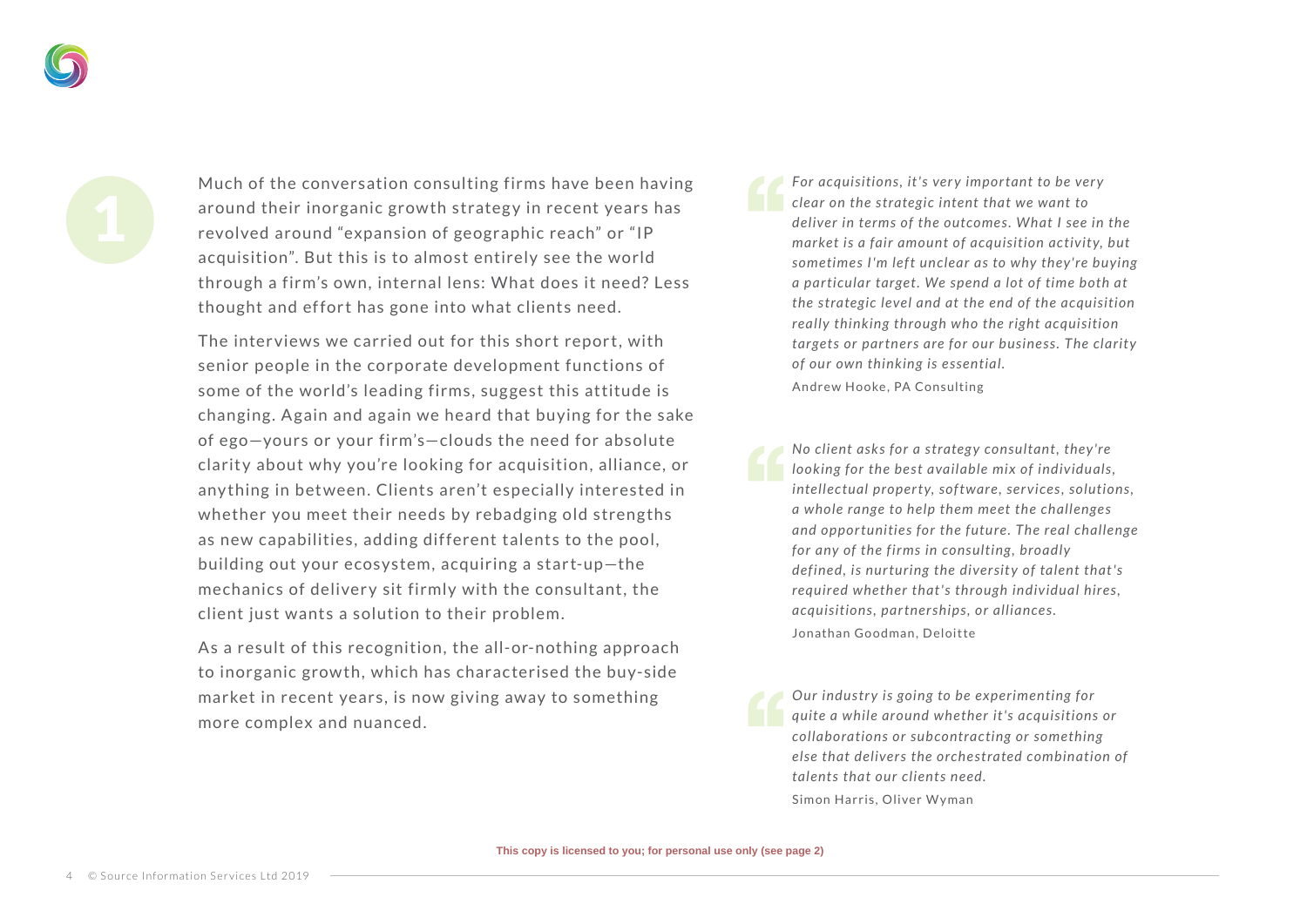

# **Do you need**  2 **lunch or a friend?**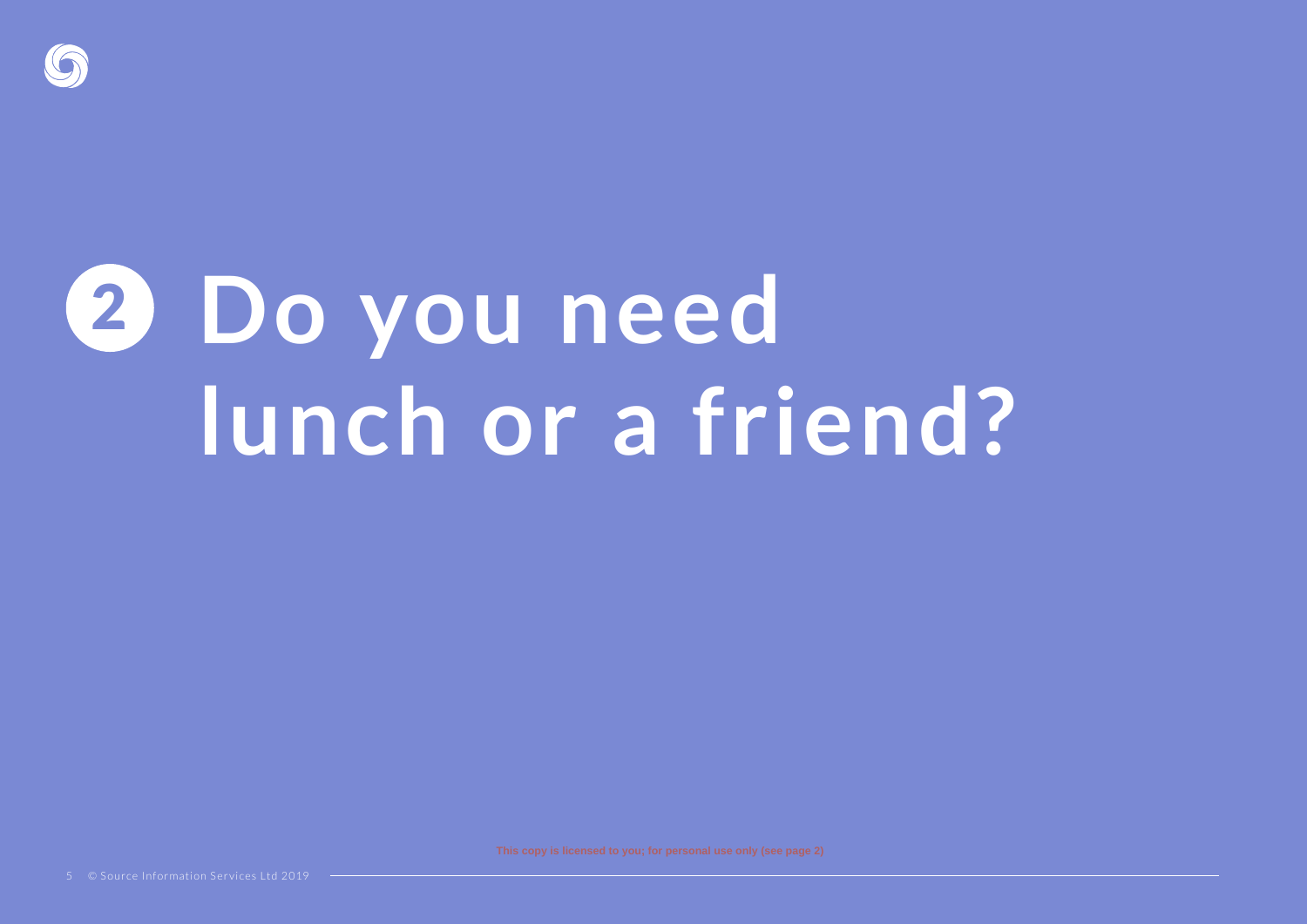At the heart of the changes in the market lie two factors. The first is that, if you let clients' needs drive your inorganic growth strategy, rather than your own strategic imperatives, then you'll focus on finding a solution, and probably one that's opportunistic, not exclusive and short-term. You'll partner rather than acquire something we see right across the market at the moment. But, secondly, this isn't an either-or scenario: Many of the firms we spoke to actively employ an approach that combines acquisitions with partnering and ecosystems.

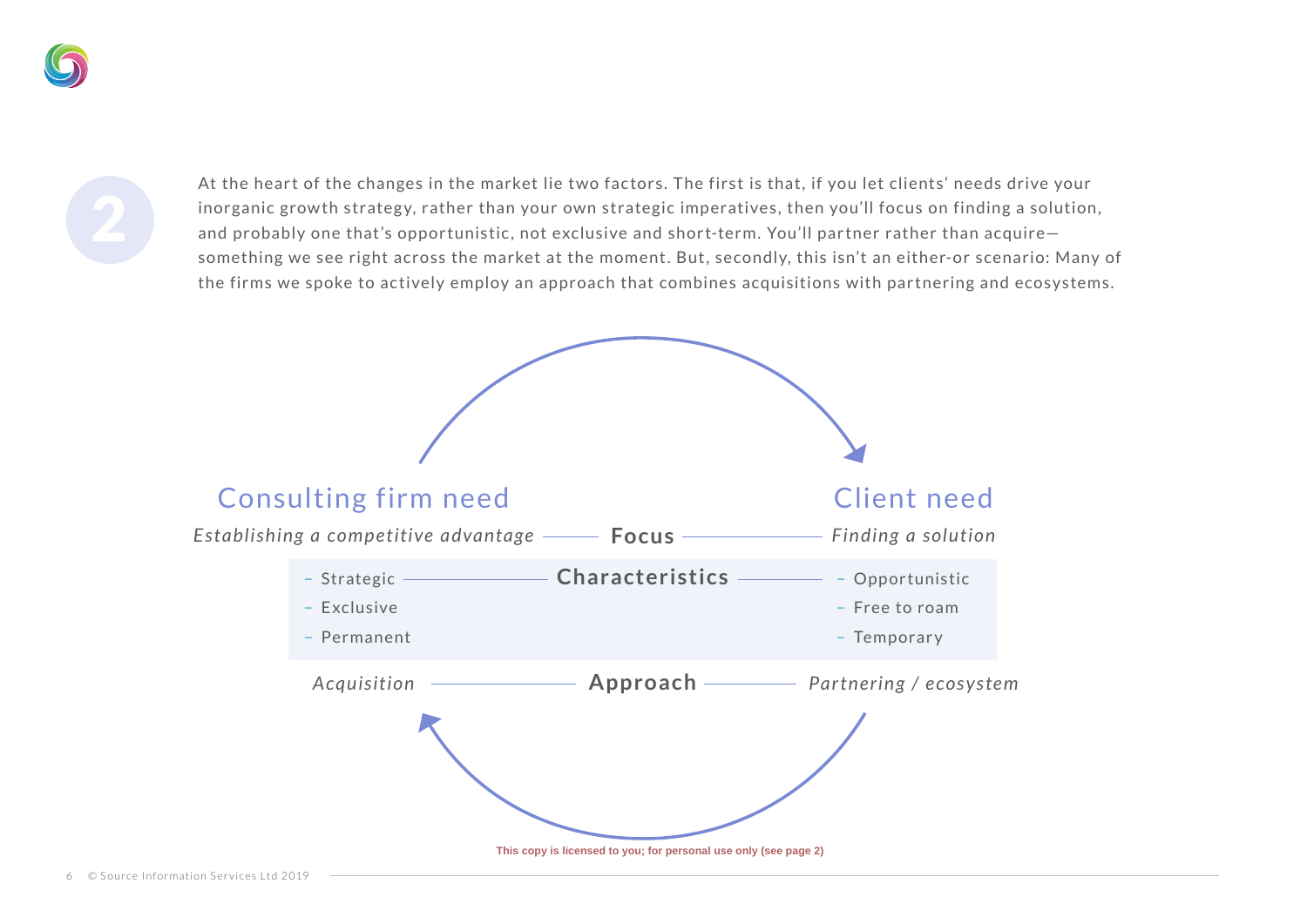*Acquisitions tend to fall into t wo categories . The first are those that are intended to add capabilit y to an existing business or market geography that we're sub-scale in, for example . The second is where we're buying some form of asset, of ten alongside some capabilit y. These will clearly be in*  an area where we see an opportunity for growth, *but they may also be in completely new areas , where we think the best way to build our brand is to acquire an asset. I'm not sure that a par tnering or ecosystem approach works where we're buying a firm purely for the capability it brings, where we're taking one group of people and dropping into another, existing team. Where that approach does come in useful is in experimenting in new areas.* Adrian Edwards, EY

*Clients are asking for dif ferent things , where a single consulting firm can't provide all the exper tise as we were once able to. That plays out most clearly and is most relevant when it comes to alliance partners.*

Andrew Hooke, PA Consulting

*Our par tnering arrangements tend to take one of t wo forms . They might be done to be consistent*  with our overall group portfolio; our alliance *with Sales force would be a good example , as it 's a client, but we also work on win-win situations around digital marketing, big ongoing programmes ,*  etc. But the other type of partnership arrangement *may be aimed at winning a bigger share of a local market, and which therefore involves par tnerships with local players, some of which have been gamechanging in the past.*

Jean-Baptiste Perrin, Capgemini Invent

*I don' t think hard and fast rules for acquisitions hold water because it 's more situational. Obviously you would want to know that there is*  an opportunity to work together, that there's some *cultural fit if and when you make the acquisition, but that's a dynamic scenario.* Jonathan Goodman, Deloitte

*For an acquisition it 's a question of grow th, extending our portfolio of services and accelerating our international agenda. We are very clear about why we do acquisitions , and we have very clear strategic targets.* Reza Maghsoudnia, Wavestone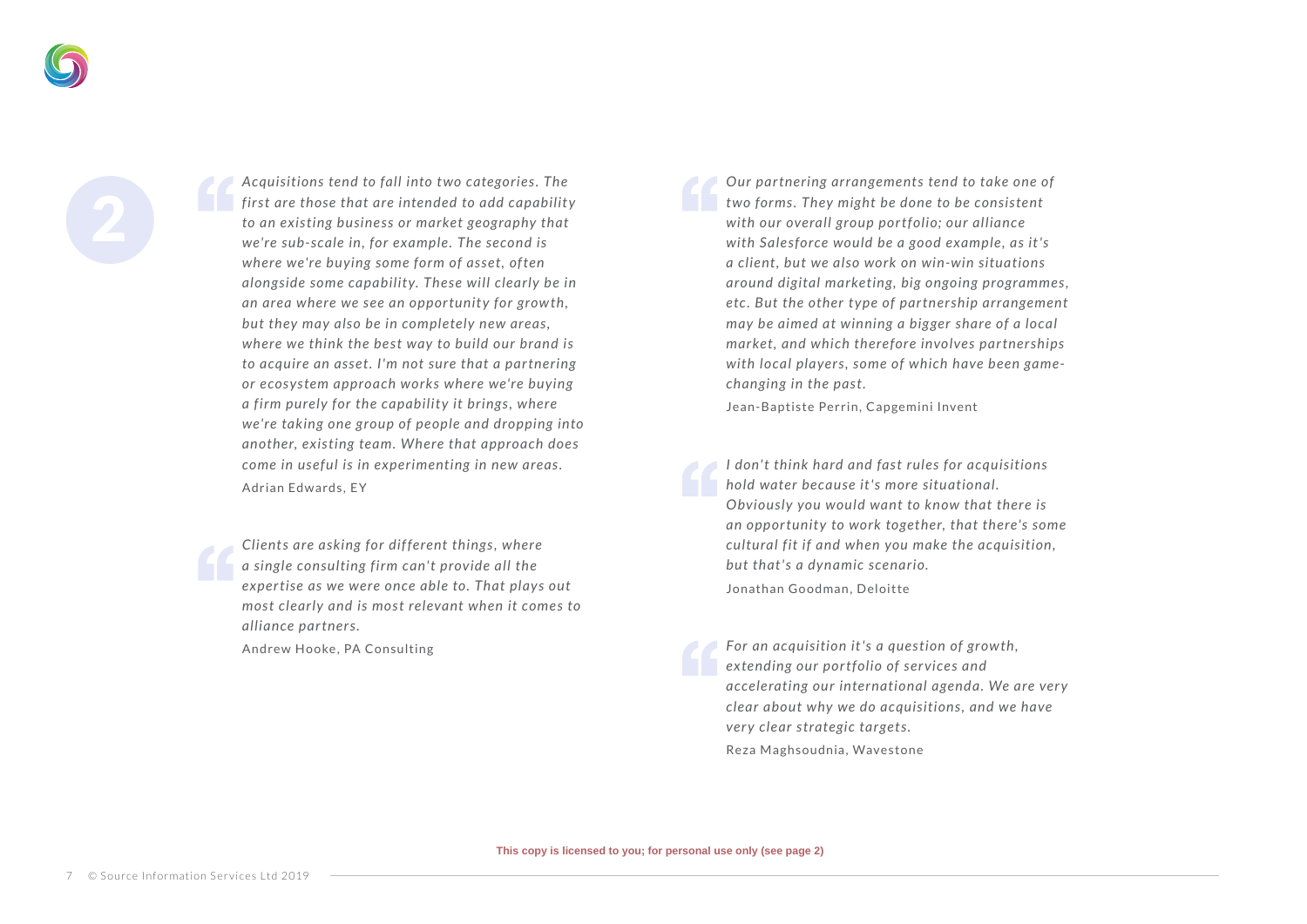

## **Are the right**  3 **people in the room?**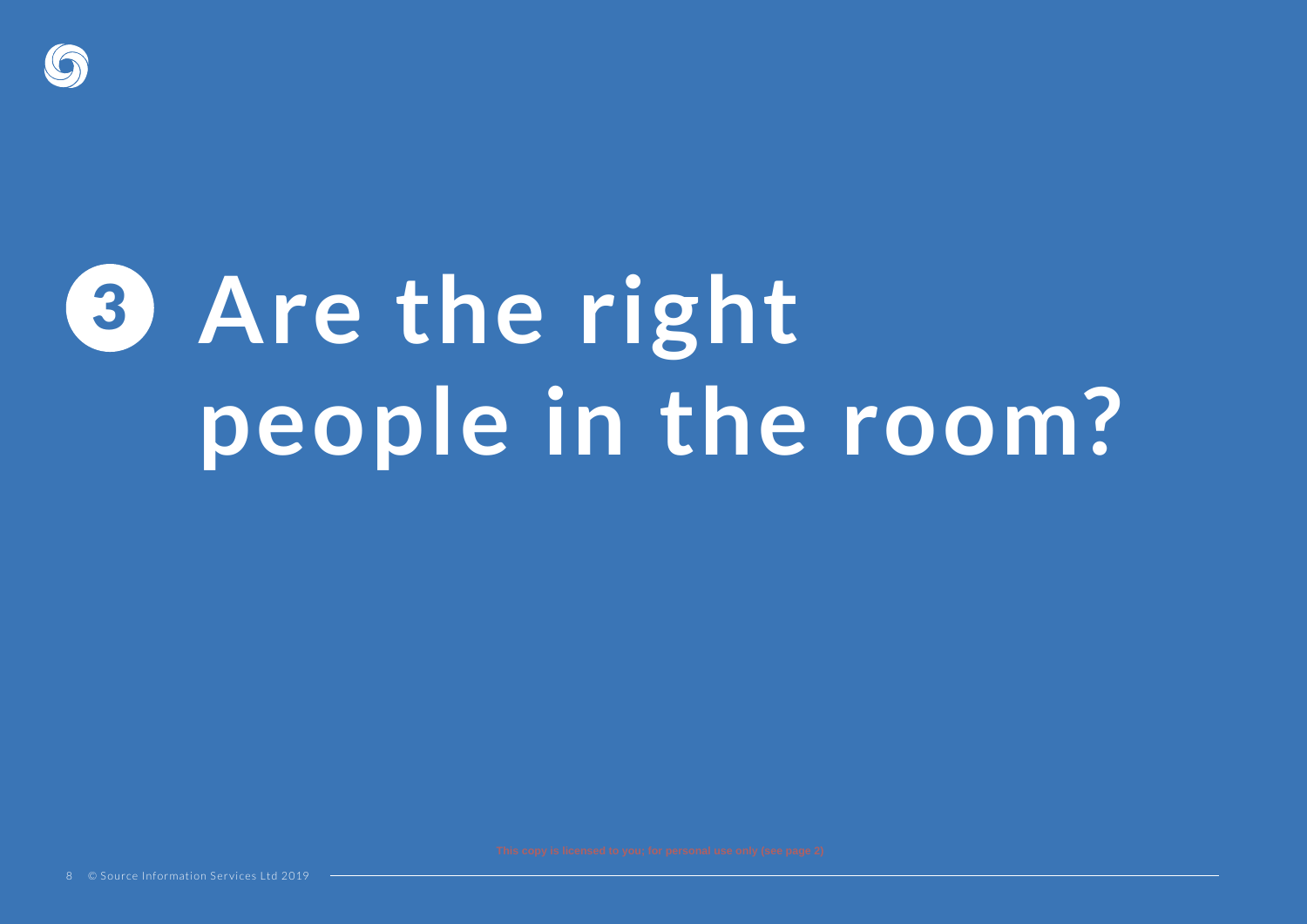One of the peculiarities of the process is that those cutting the deal can be disconnected from the team on their own side who'll ultimately work with the target firm. However you come to remedy that situation, presenting a united front that balances the preferences of the dealmaker and the consultant is essential to ensuring that ever yone knows what they 're getting.

In the founders of a target firm, you're meeting men and women with the entrepreneurial creativity and persistence to have created a proposition that attracts you. Can you honestly promise them a meaning ful seat at the table if they want it? Can you show them the world and their firm's new place in it? What are you buying if they walk away?

On top of all this, there's the adage that we find holds most consistently true across all the work we do in this space: The more attractive you find a firm, the less likely they are to be interested in you.

*One of the obstacles that lies in the way of taking a longer-term approach to selecting potential acquisition targets is that most firms have t wo, quite distinct groups of buyers , each with their own agenda. On the one side , you have the corporate development team, the M& A people who are looking for a deal that 's big and relatively easy. On the other, there are the people in the business who have identified*  specific capability they're looking for. Success *depends on how ef ficient the relationship is bet ween these t wo groups , and on the way they fine-tune their requirements , because they*  don't share the same KPIs, Success in terms *of targeting lies in having people who can be the go-bet ween, ensuring that the process of identif ying and talking to potential targets meets the process needs of the corporate development team while also being grounded and realistic when it comes to finding the people the business*  actually needs. As a team, we need to make sure *that the M& A team is not star ting promising things the business can't deliver.* Jean-Baptiste Perrin, Capgemini Invent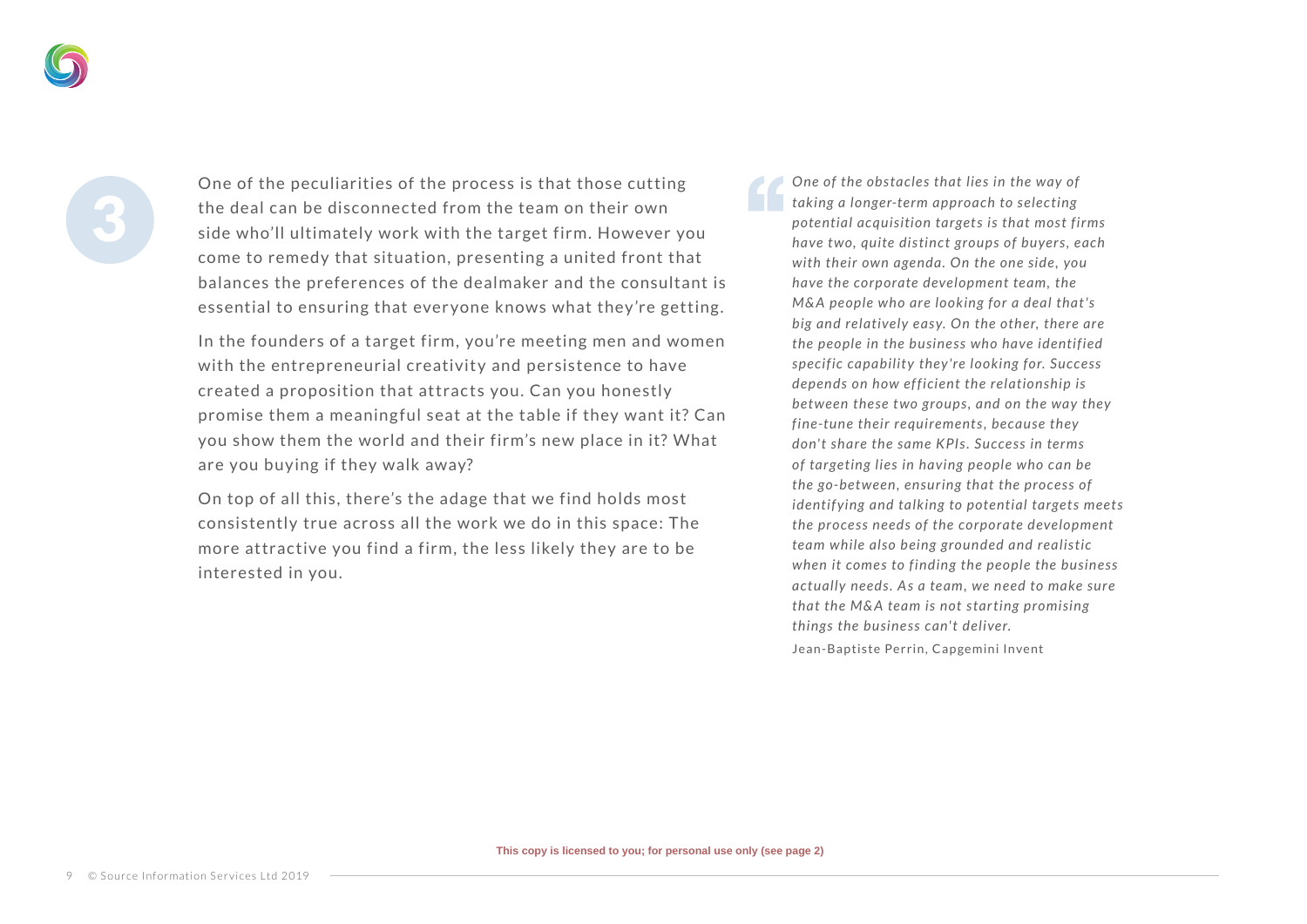*Hard and fast rules for approaching an acquisition in this space are dif ficult—it depends on the circumstances . You may or may not have the oppor tunit y to par tner in order to determine the potential to create value from the dif ferent connected ser vice . For example , an old colleague*  of mine sent me an opportunity in the data & *analy tic s space and that 's a case where we might get the oppor tunit y to par tner, chat, and see if we're connected. That kind of exclusive , 'getting to know you' environment is ver y dif ferent from one where you know the seller is thinking about and talking to various dif ferent players and you've got to do your due diligence.*

Jonathan Goodman, Deloitte

*Acquisitions for us are so much about building up the relationship and the trust with the management team of the target company. The way we work is that ever y deal has a business sponsor and the Corporate Development lead, the kind of t wo in a box model. It 's about continually balancing building sustainable relationships and getting the deal done at a fair price and on fair terms . In the banking and corporate development world, it's populated with some pretty aggressive dealmaking people who are of the 'I win—you lose' type of mentality in negotiations. We try to* be very thoughtful about that because we realise *that you could win in a negotiation over some technicality or you could play hardball and so on. but, in the end, the people that you're dealing with are also the people we then want to be leaders and future leaders in Accenture and people who want to feel good about being part of the firm. The experience they get in the dealmaking process is*  so very important to us-we know that carries over *into the integration and long-term delivery phases.* Stuart Nicoll, Accenture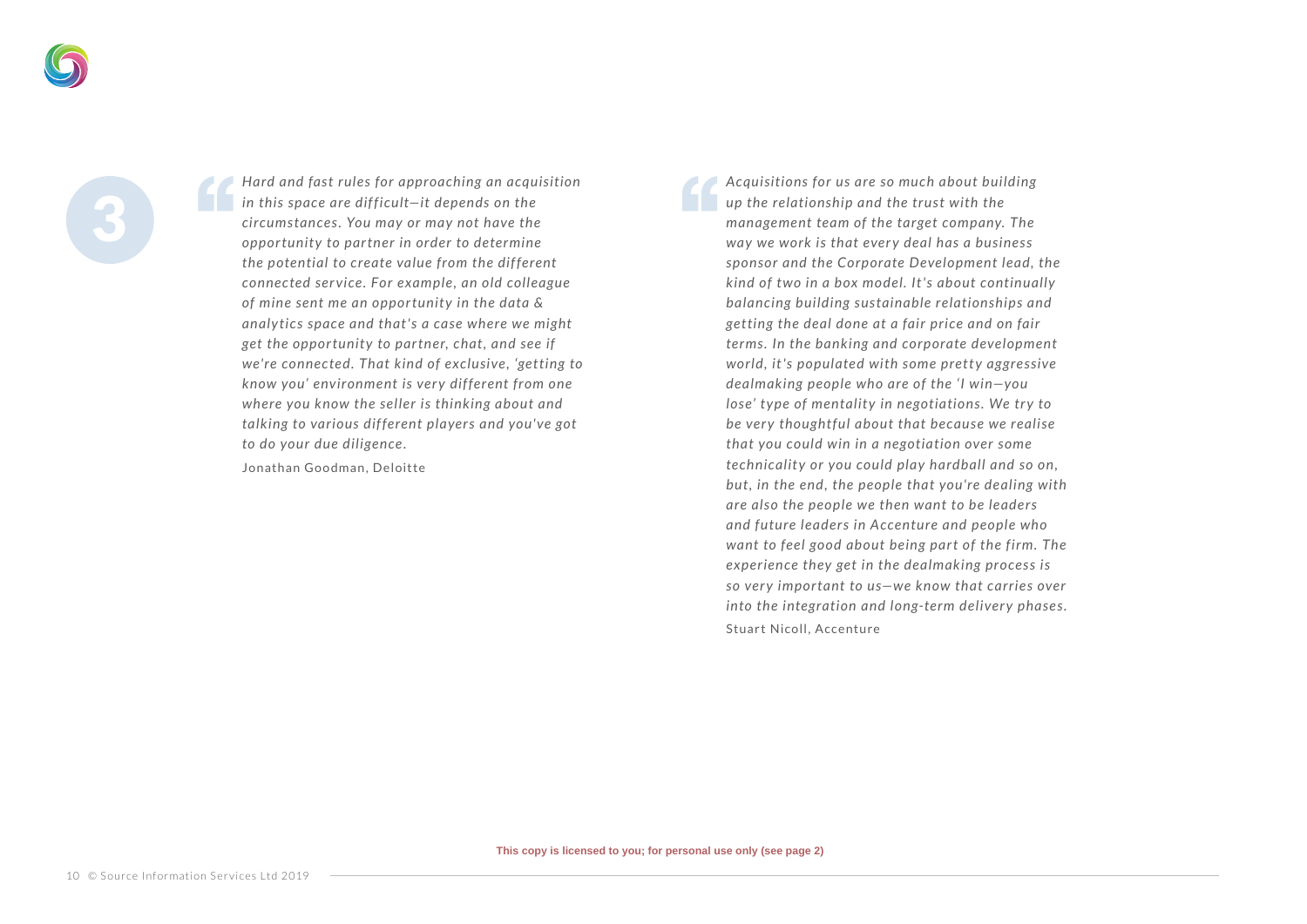

#### **What happens**  4 **after the deal?**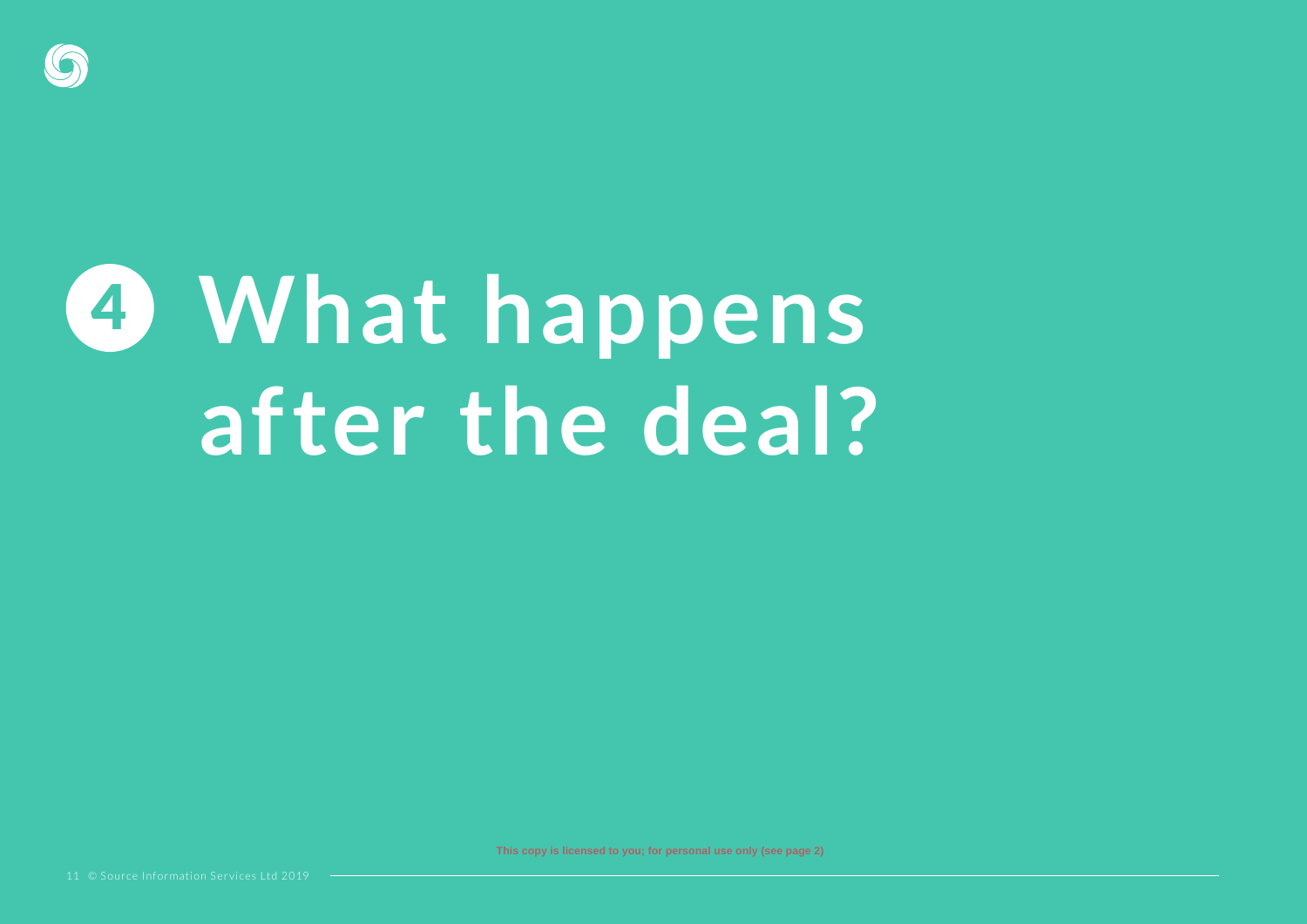" What you're buying is people and charisma—to be honest, in consulting, IP is not that much separated from human beings… Acquisitions in consulting are a challenge from the valuation perspective but also the integration perspective. If you try to overdo the integration, then you've just destroyed the ecosystem of what you just bought."

Nowhere were our contributors more unanimous than in emphasising the importance of handling the integration of a new partner or acquisition with incredible care and consideration: you're not a conquering army and you've got new colleagues rather than new subjects.

Unsurprisingly, this is the topic around which our inter viewees were most guarded. That's not just because they 're in the midst of their own integrations, but also because this is the bit that most commonly goes wrong. Never theless, this is something that can be given serious consideration well in advance of the deal—are you tr ying to reinforce your existing culture or inject something new and different? Does it matter that your new colleagues have previously enjoyed bare brick work and a dog-friendly office?

Compensation packages and integration frameworks can only achieve so much in this context; the forging of new relationships doesn't happen institutionally, but thanks to individuals on both sides of fering their own goodwill—that is something that you can foster well before anyone signs on the dotted line.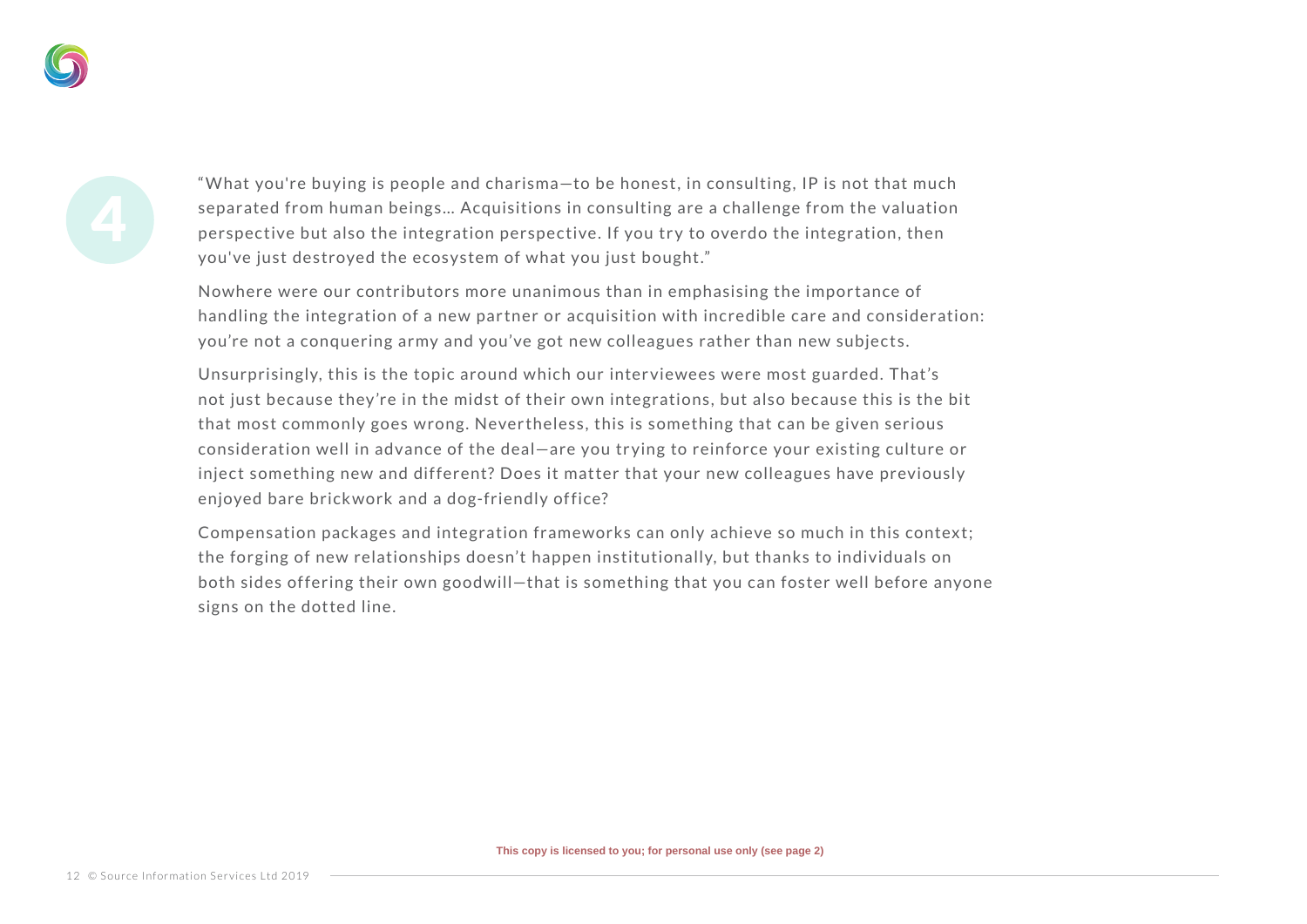*Consulting firms are , at their hear t, people businesses . When you're going through an acquisition process from either side , you are absolutely giving consideration to the nature of interaction bet ween individuals and what the spark is for the people who are part of the acquired company. When we talk about things that sit around strategy in the customer innovation space, we're talking about intellectual property but that t wins with individuals . There's no version of being successful as an acquirer that doesn't take into account the needs and motivations of the individuals that come along and how suppor tive environments are established… There was a lot of hard work and thinking that went into how to sensibly integrate Monitor into Deloitte , create Monitor Deloitte, and then have a strategy practice within a much larger professional ser vices firm that is at the same time distinct but connected. That 's really impor tant: If you have connected but absorbed, you lose distinctiveness; if you stay distinct but not connected, you're not getting the benefit of the acquisition. So, you've got to find a way to maintain, if not elevate , the distinctiveness whilst creating and encouraging the connectedness which then gets the best of both worlds.*

Jonathan Goodman, Deloitte

*We expect the companies we buy to operate within the PA operating model and systems , but we're actually bringing in these companies to streng then our culture . We've always been an entrepreneurial company, but these acquisitions push our boundaries a little bit more towards a more adventurous culture and one that 's more digital. It 's about both companies adapting so that you get something that is genuinely better than the sum of the two individual parts.* Andrew Hooke, PA Consulting

*During the acquisition process , there are lots of meetings where we discuss and negotiate how things will work with the senior leadership team and these are all impor tant interactions for determining our fit. From time to time , we ask to engage not only with the current shareholders but also with the key people of tomorrow within the firm.*

Reza Maghsoudnia, Wavestone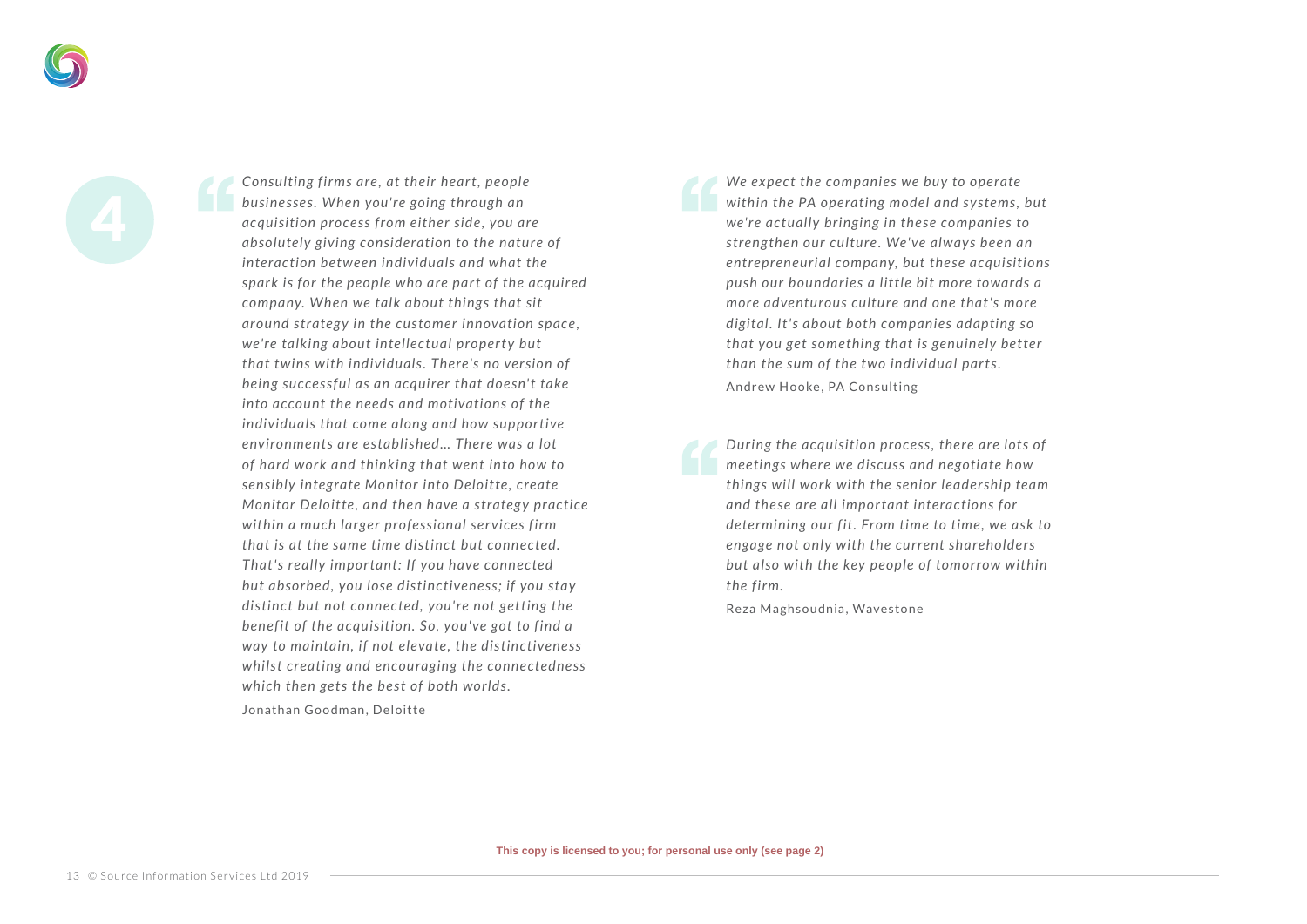

# **What will you be**  5 **doing in 10 years?**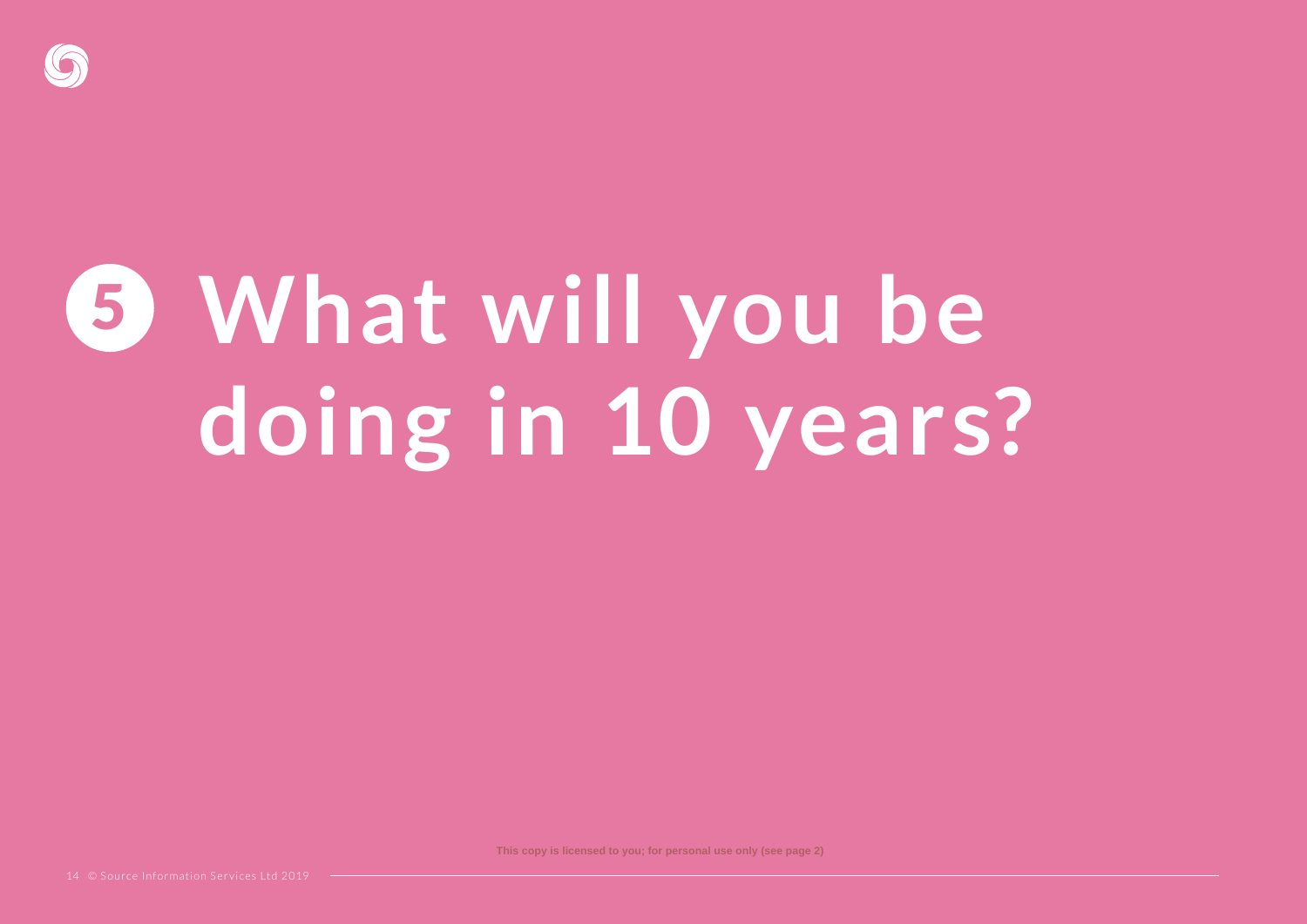Ecosystem may be a buzzword but it's not a bad word for trying to sum up the diffuse, disaggregated, and diverse landscape that our inter viewees foresee.

This progression is the natural consequence of the rise of new managed ser vices which places a renewed weight on the combining of technology and experts, but it's also a negotiation of the challenges of mass consolidation. As the big firms get bigger, the start-ups look even smaller and the prospect of acquisition without destroying what you wanted most dwindles.

However you conceptualise your non-acquisitive relationships as constellation, orchestra, web—there is a need to think now about how they will meet clients' need for genuinely responsive solutions, even if the fully realised manifestation of an interconnected network of firms is some way off. The relationships that will underpin those net works are ones that can and need to be developed and considered strategically well in advance, keeping a weather eye on the emergence of small start-ups that, on this model, don't need to be big before they have something to offer.

*I see three things coming together where acquisitions are concerned. First, there's a shif t away from the conventional consulting approach of telling clients what the problem is , towards instead solving that problem for them. Managing*  change and developing bespoke technology will *be fundamental to this . Second, a lot of star t-ups*  don't give enough thought to solving problems *in a business context: The most productive alliances will occur around the intersection*  of technology and business. Third and finally, *we're living in an era of shared IP—the idea of one firm controlling an all-impor tant patent is increasingly hard to imagine , because technolog y is being used in ways we couldn't imagine.* Ram Sarvepalli, EY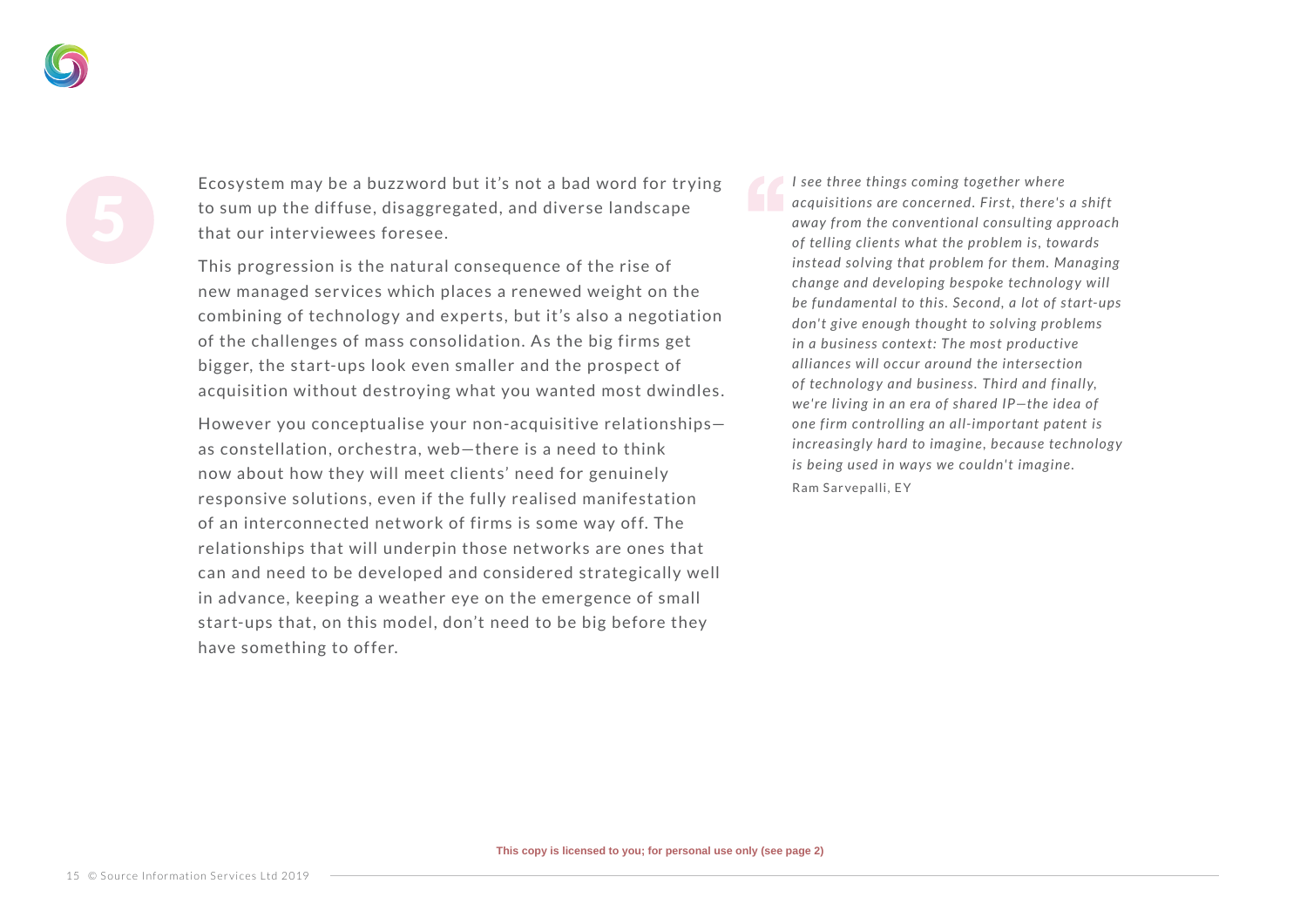*We're in a world now, where acquisitions , alliances , par tnerships , joint ventures of various dif ferent*  sorts are a part of our business. And that means *that across the consulting world there's a greater number of each: We're making acquisitions , we're actively establishing and nur turing various t ypes of par tnerships and alliances . All of these are in the ser vice of what we each believe is better able to serve our clients and create impact with them.* Jonathan Goodman, Deloitte

In the future, we expect to see many more *ecosystems bet ween smaller par tners who are specialists in their own areas and who will combine to meet a client 's needs . In other words , there's going to be a lot more collaboration in the consulting industr y. There will still be a place for large-scale , generalist firms , but we need to recognise and play to the streng ths of that business model, while avoiding the pit falls . Depar tment stores of fer customers huge convenience , plus the safety of a well-known brand, but they rarely stock leading-edge , innovative products . Moreover, there's a danger that the big firms , like the big depar tment stores , will be disintermediated by firms such as Amazon. You can now put together a shopping list of products from specialist suppliers on Amazon, which is the best of both worlds.*

*We should expect to see all the major players in the consulting industry continuing to boost their businesses through inorganic grow th, in the form of both acquisitions and par tnerships . However, I also think that those who want to be acquired will become more vocal about what they want, which means that both sides will need to be careful when it comes to fixing the objectives . We'll have to ensure the new acquisition is creating new oppor tunities in the market and*  raising the quality of work we do, but we will also *need to respect their culture and keep what 's impor tant to the people we're acquiring so that we don' t destroy the value that they see as being fundamental to their business . We should also recognise that we're acquiring people who will be the stars of our business going for wards and that means nur turing their contribution and the acquisition's next generation of leaders , while also not underestimating the extent to which our existing employees can feel alienated. Triangulating these three pillars by clarif ying objectives , protecting value , and building engagement on all sides will be critical.* Jean-Baptiste Perrin, Capgemini Invent

Adrian Edwards, EY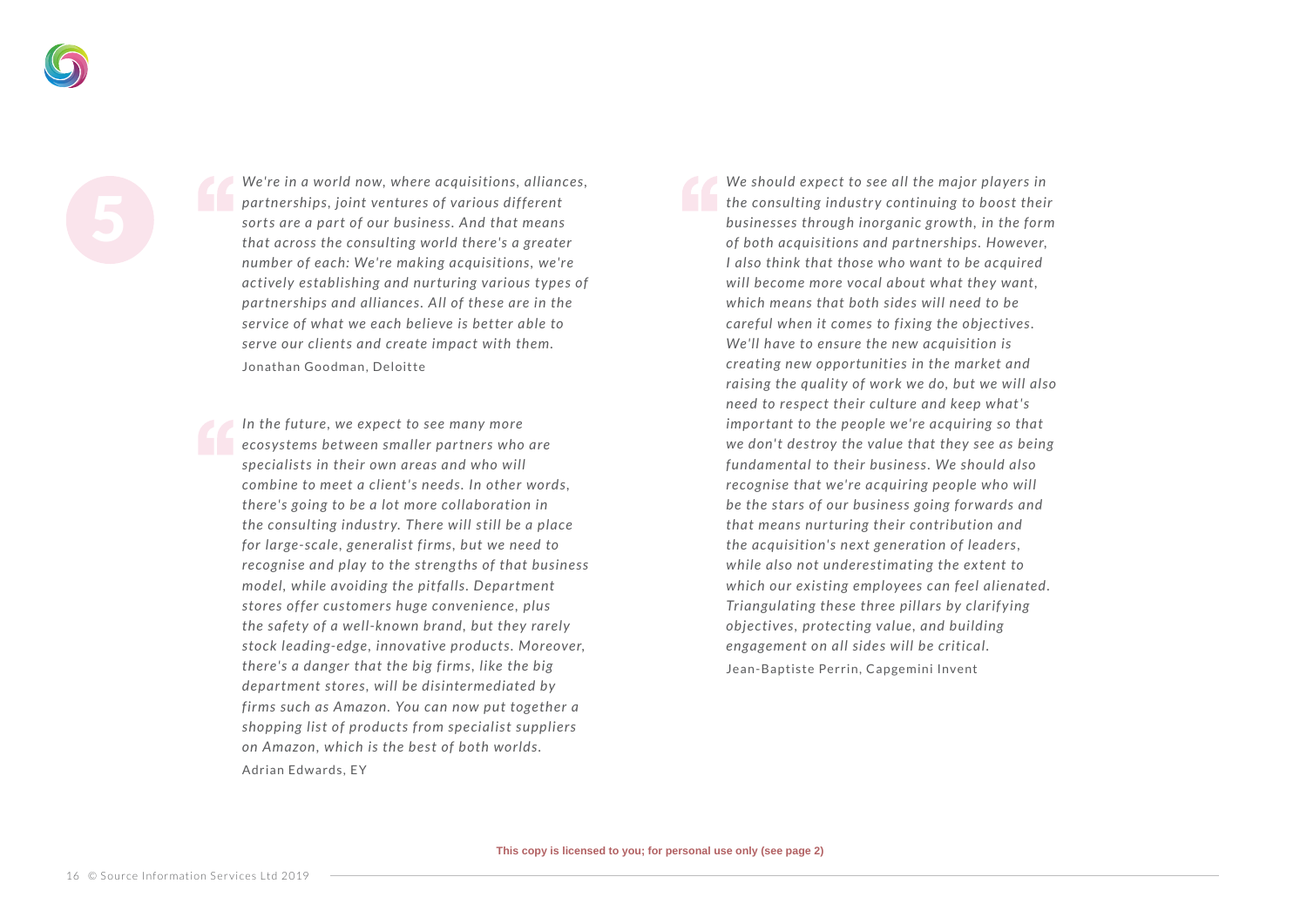

#### **T h i n k .**

That's where we come in. We have the data, knowledge and experience to help you assess whether you should be making an acquisition, forming a partnership, building an ecosystem, or doing nothing.

Of course, if you decide to go ahead, we can help you to conduct an intelligent scan of the market that's based on a deep understanding of the landscape, the players, and the direction of travel, so that you end up with the shortlist that's actually right for you.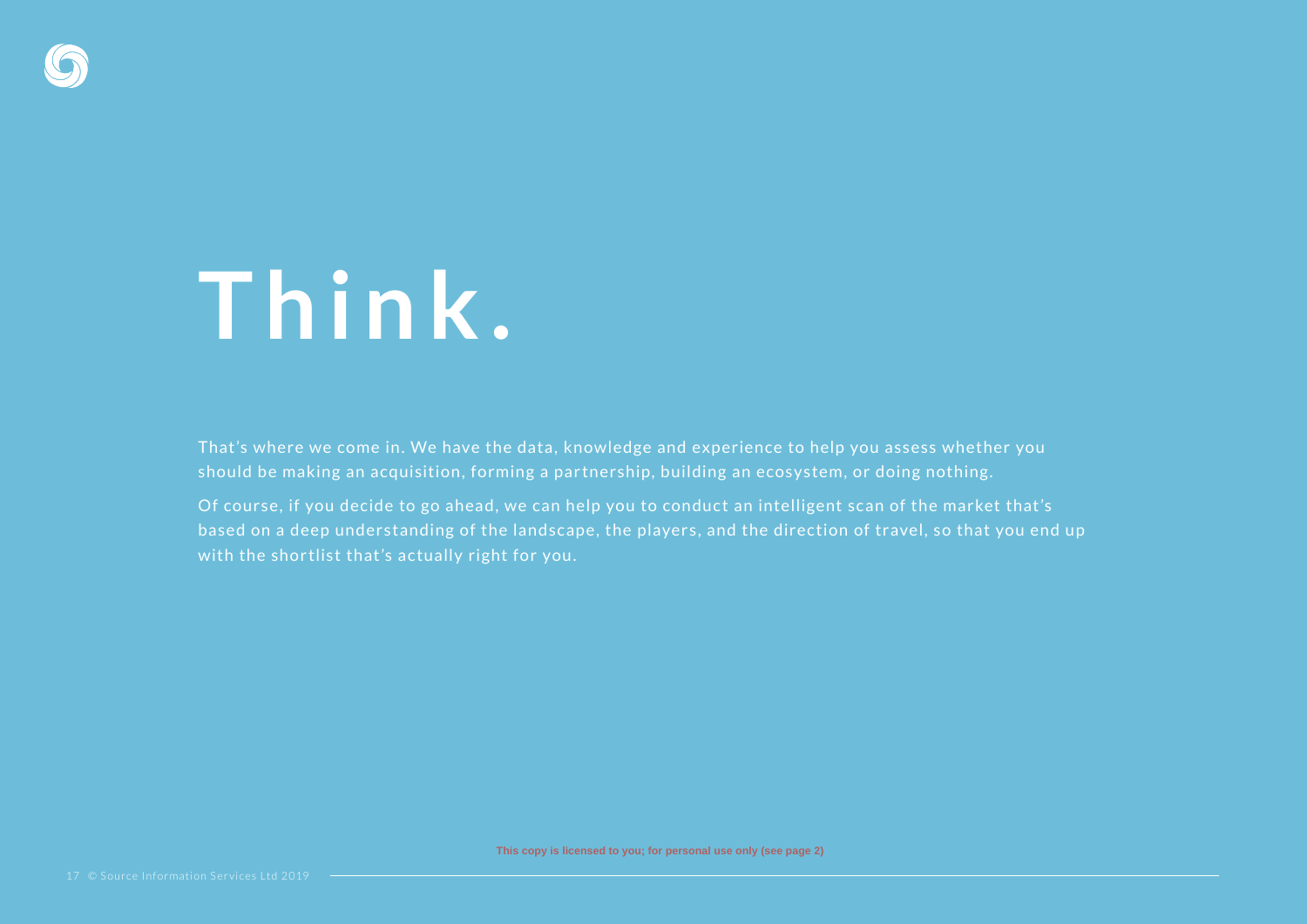

Our custom work

We provide advice and custom research services to the world's most successful professional services firms, helping them to identify, and develop strategic responses to, their most pressing opportunities and challenges.

Among other things, our work includes:

- Deep market and competitor analysis
- Acquisition strategy
- Proposition strategy and development
- Brand and client sentiment analysis
- Thought leadership strategy, development, and review

For more information about any of these, please visit our website or get in touch.